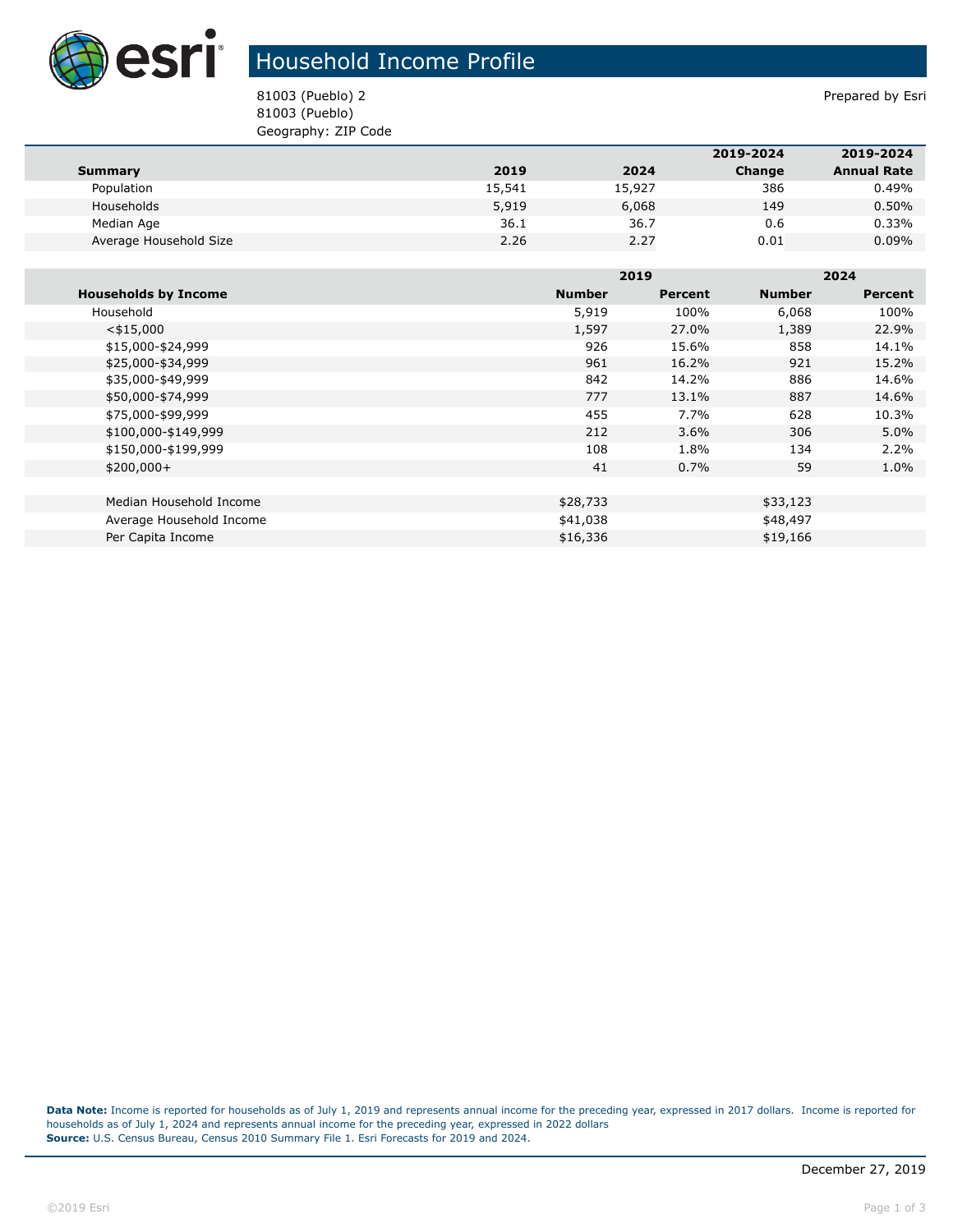

## Household Income Profile

81003 (Pueblo) 2 Prepared by Esri 81003 (Pueblo) Geography: ZIP Code

| 2019 Households by Income and Age of Householder |                |           |           |           |           |              |          |  |
|--------------------------------------------------|----------------|-----------|-----------|-----------|-----------|--------------|----------|--|
|                                                  | $25$           | $25 - 34$ | $35 - 44$ | $45 - 54$ | $55 - 64$ | 65-74        | $75+$    |  |
| HH Income Base                                   | 371            | 1,021     | 868       | 880       | 1,099     | 918          | 762      |  |
|                                                  |                |           |           |           |           |              |          |  |
| $<$ \$15,000                                     | 111            | 223       | 177       | 199       | 335       | 271          | 281      |  |
| \$15,000-\$24,999                                | 72             | 121       | 82        | 91        | 146       | 172          | 242      |  |
| \$25,000-\$34,999                                | 72             | 197       | 141       | 146       | 143       | 152          | 110      |  |
| \$35,000-\$49,999                                | 53             | 131       | 139       | 146       | 157       | 161          | 55       |  |
| \$50,000-\$74,999                                | 34             | 169       | 144       | 130       | 175       | 89           | 36       |  |
| \$75,000-\$99,999                                | 22             | 117       | 92        | 80        | 78        | 49           | 17       |  |
| \$100,000-\$149,999                              | 5              | 39        | 62        | 50        | 39        | 11           | 6        |  |
| \$150,000-\$199,999                              | $\overline{2}$ | 11        | 19        | 27        | 23        | 12           | 14       |  |
| $$200,000+$                                      | 0              | 13        | 12        | 11        | 3         | $\mathbf{1}$ | 1        |  |
|                                                  |                |           |           |           |           |              |          |  |
| Median HH Income                                 | \$25,234       | \$32,953  | \$37,776  | \$35,284  | \$29,052  | \$25,759     | \$17,784 |  |
| Average HH Income                                | \$31,904       | \$46,511  | \$51,427  | \$49,217  | \$40,409  | \$33,770     | \$26,533 |  |
| <b>Percent Distribution</b>                      |                |           |           |           |           |              |          |  |
|                                                  | $25$           | $25 - 34$ | $35 - 44$ | $45 - 54$ | $55 - 64$ | 65-74        | $75+$    |  |
| HH Income Base                                   | 100%           | 100%      | 100%      | 100%      | 100%      | 100%         | 100%     |  |
|                                                  |                |           |           |           |           |              |          |  |
| $<$ \$15,000                                     | 29.9%          | 21.8%     | 20.4%     | 22.6%     | 30.5%     | 29.5%        | 36.9%    |  |
| \$15,000-\$24,999                                | 19.4%          | 11.9%     | 9.4%      | 10.3%     | 13.3%     | 18.7%        | 31.8%    |  |
| \$25,000-\$34,999                                | 19.4%          | 19.3%     | 16.2%     | 16.6%     | 13.0%     | 16.6%        | 14.4%    |  |
| \$35,000-\$49,999                                | 14.3%          | 12.8%     | 16.0%     | 16.6%     | 14.3%     | 17.5%        | 7.2%     |  |
| \$50,000-\$74,999                                | 9.2%           | 16.6%     | 16.6%     | 14.8%     | 15.9%     | 9.7%         | 4.7%     |  |
| \$75,000-\$99,999                                | 5.9%           | 11.5%     | 10.6%     | 9.1%      | 7.1%      | 5.3%         | 2.2%     |  |
| \$100,000-\$149,999                              | 1.3%           | 3.8%      | 7.1%      | 5.7%      | 3.5%      | 1.2%         | 0.8%     |  |
| \$150,000-\$199,999                              | 0.5%           | 1.1%      | 2.2%      | 3.1%      | 2.1%      | 1.3%         | 1.8%     |  |
| \$200,000+                                       | 0.0%           | 1.3%      | 1.4%      | 1.2%      | 0.3%      | 0.1%         | 0.1%     |  |

**Data Note:** Income is reported for households as of July 1, 2019 and represents annual income for the preceding year, expressed in 2017 dollars. Income is reported for households as of July 1, 2024 and represents annual income for the preceding year, expressed in 2022 dollars **Source:** U.S. Census Bureau, Census 2010 Summary File 1. Esri Forecasts for 2019 and 2024.